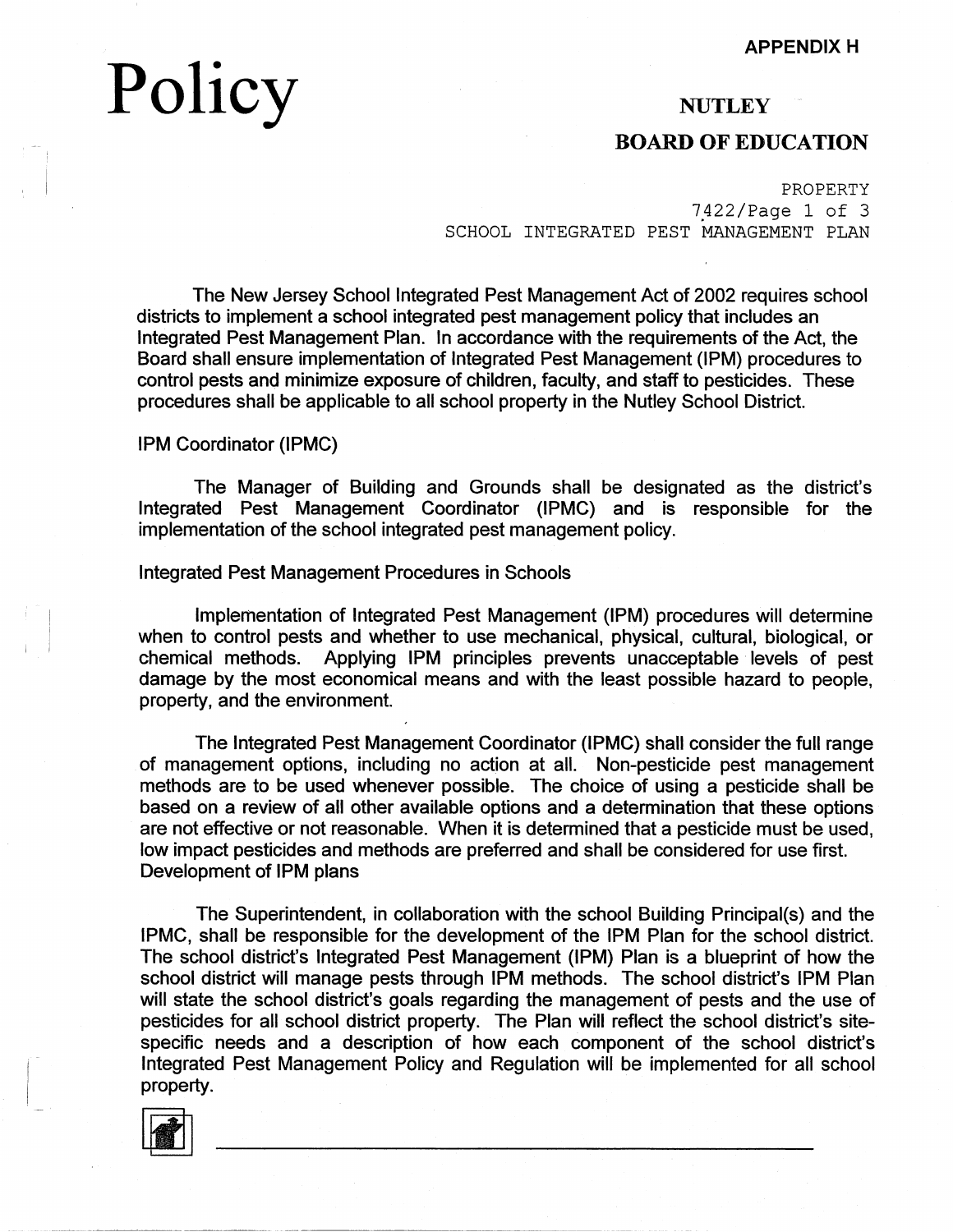# Policy

# **NUTLEY**

### **BOARD OF EDUCATION**

PROPERTY 7422/Page 2 of 3 SCHOOL INTEGRATED PEST MANAGEMENT PLAN

Education/Training

The school community will be educated about potential pest problems and 1PM methods used to achieve the pest management objectives.

The IPMC, other school staff, and pesticide applicators involved with implementation of the district's 1PM policy will be trained in appropriate components of IPM as it pertains to the school environment.

Students and parents/legal guardians will be provided information on this policy and instructed on how they can contribute to the success of the 1PM program.

#### Recordkeeping

Records of pesticide use shall be maintained on site to meet the requirements of the State regulatory agency and the Board.

Records shall also include, but are not limited to, pest surveillance data sheets and other non-pesticide pest management methods and practices utilized.

#### Notification/Posting

The Building Principal of each school, working with the IPMC, is responsible for timely notification to students, parents or legal guardians and the school staff of pesticide treatments pursuant to the School Integrated Pest Management Act.

Re-entry

Re-entry to a pesticide treated area shall conform to the requirements of the School Integrated Pest Management Act.

#### Pesticide Applicators

The IPMC shall ensure that applicators follow State regulations, including licensing requirements and label precautions, and must comply with all components of the School Integrated Pest Management Policy.